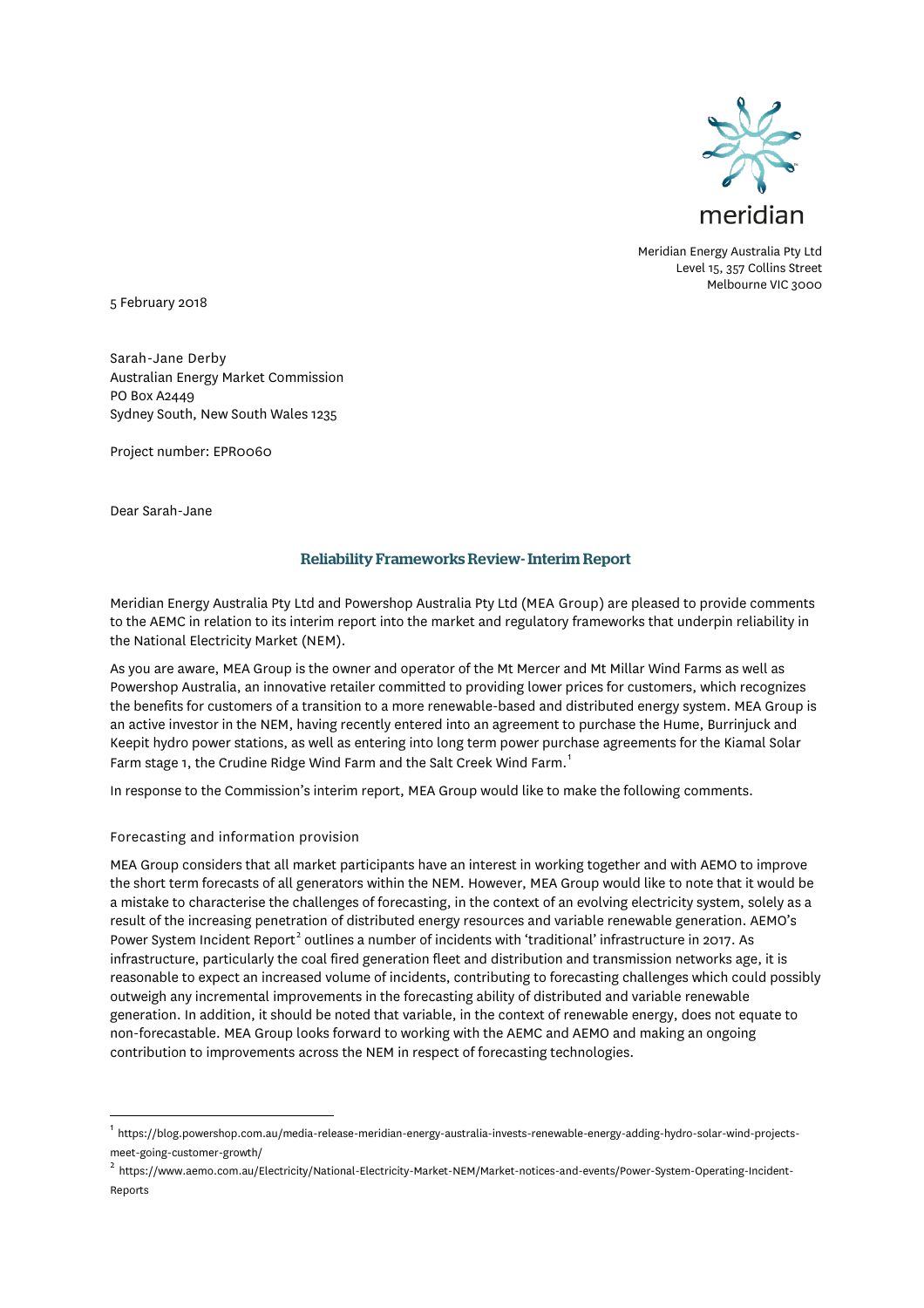### The contract market

MEA Group agrees with the AEMC in that restarting the AFMA survey of the turnover of OTC contracts is welcome.

# Wholesale demand response

MEA Group agrees with the AEMC in so far as regulatory barriers do not seem to exist to the development of demand response. While separating energy from demand response, through some mechanism, might allow the development of a retailer-independent demand response market, the potential costs to consumers and the impacts on the NEM, would need to be carefully balanced against any potential benefits.

# Strategic reserves

MEA Group considers the design of the system 'failsafe' to be one of the more important NEM topics currently under discussion. MEA Group believes AEMO should operate any failsafe mechanism. Recent political rhetoric means that load shedding has become extremely undesirable. However, while AEMO's most recent statement of opportunities report<sup>[3](#page-1-0)</sup> highlights an increased risk that the current NEM reliability standard will not be met, it does not actually forecast missing the standard in any period between the 18-19 and 26-27 financial years, in VIC, NSW or SA. With that forecast in mind, great care must be taken in designing any failsafe mechanism such that:

- 1) direct costs to consumers; and
- 2) indirect costs to consumers are minimised.

Indirect costs to consumers could arise if the failsafe mechanism leads to the perception that the mechanism will be activated every time supply and demand are tight, reducing high wholesale prices, and reducing the need for ongoing investment in peaking generation. On direct costs, MEA Group notes the estimated costs of moving to close to zero unserved energy in Victoria of \$200m per annum.<sup>[4](#page-1-1)</sup> If this cost were to be passed onto all consumers in Victoria, this would increase electricity bills by \$100 per annum (if consumers with concession cards were to be excluded). MEA Group considers that this figure, along with the complexity of this issue, means that a detailed analysis of the costs of the various failsafe options, including extension or enhancement of the RERT, as well as strategic reserves, should be undertaken, and that community and market participants should be consulted, so that the trade-off between reliability and cost can be made with the interests of the community at the core.

### Day-ahead markets

MEA Group agrees with the assessment of the AEMC in that the problems in the NEM that a day ahead market will address have not been identified. MEA Group considers that the introduction of a (particularly US style) day ahead market would mean an upheaval of the NEM. While the Energy Security Board's recent report<sup>[5](#page-1-2)</sup> described the NEM as 'not in the best of health', care must be taken as to whether the NEM can be nursed back to health, or whether an alternative NEM structure should be considered. We note that some investment positivity is returning to the sector with amongst others, MEA Group's recent announcement, [6](#page-1-3) AGL's plans to replace the Liddell coal fired power station,<sup>[7](#page-1-4)</sup> Snowy 2.0,<sup>[8](#page-1-5)</sup> corporate PPAs,<sup>[9](#page-1-6)</sup> and the Clean Energy Regulator's recent announcement<sup>[10](#page-1-7)</sup> outlining that the RET will be met. In this context, caution should be exercised when considering radical departures from the current NEM design. In our view, the uncertainty created, would lead to a marked decrease in investment, and as a result higher prices for consumers.

In summary, we encourage the AEMC to continue to make a balanced assessment of reliability frameworks.

<span id="page-1-0"></span><sup>3</sup> https://www.aemo.com.au/Electricity/National-Electricity-Market-NEM/Planning-and-forecasting/NEM-Electricity-Statement-of-Opportunities

<span id="page-1-1"></span><sup>4</sup> Page 154 Reliability Frameworks Review - Interim Report

<span id="page-1-2"></span><sup>5</sup> http://www.coagenergycouncil.gov.au/publications/health-national-electricity-market-report

<span id="page-1-3"></span><sup>6</sup> https://blog.powershop.com.au/media-release-meridian-energy-australia-invests-renewable-energy-adding-hydro-solar-wind-projectsmeet-going-customer-growth/

<span id="page-1-4"></span><sup>7</sup> https://www.agl.com.au/about-agl/media-centre/asx-and-media-releases/2017/december/agl-announces-plans-for-liddell-power-station

<span id="page-1-5"></span><sup>8</sup> http://www.snowyhydro.com.au/our-scheme/snowy20/

<span id="page-1-6"></span><sup>9</sup> https://exchange.telstra.com.au/renewable-energy-murra-warra-wind-farm/

<span id="page-1-7"></span><sup>10</sup> http://www.cleanenergyregulator.gov.au/About/Pages/News%20and%20updates/NewsItem.aspx?ListId=19b4efbb-6f5d-4637-94c4- 121c1f96fcfe&ItemId=468